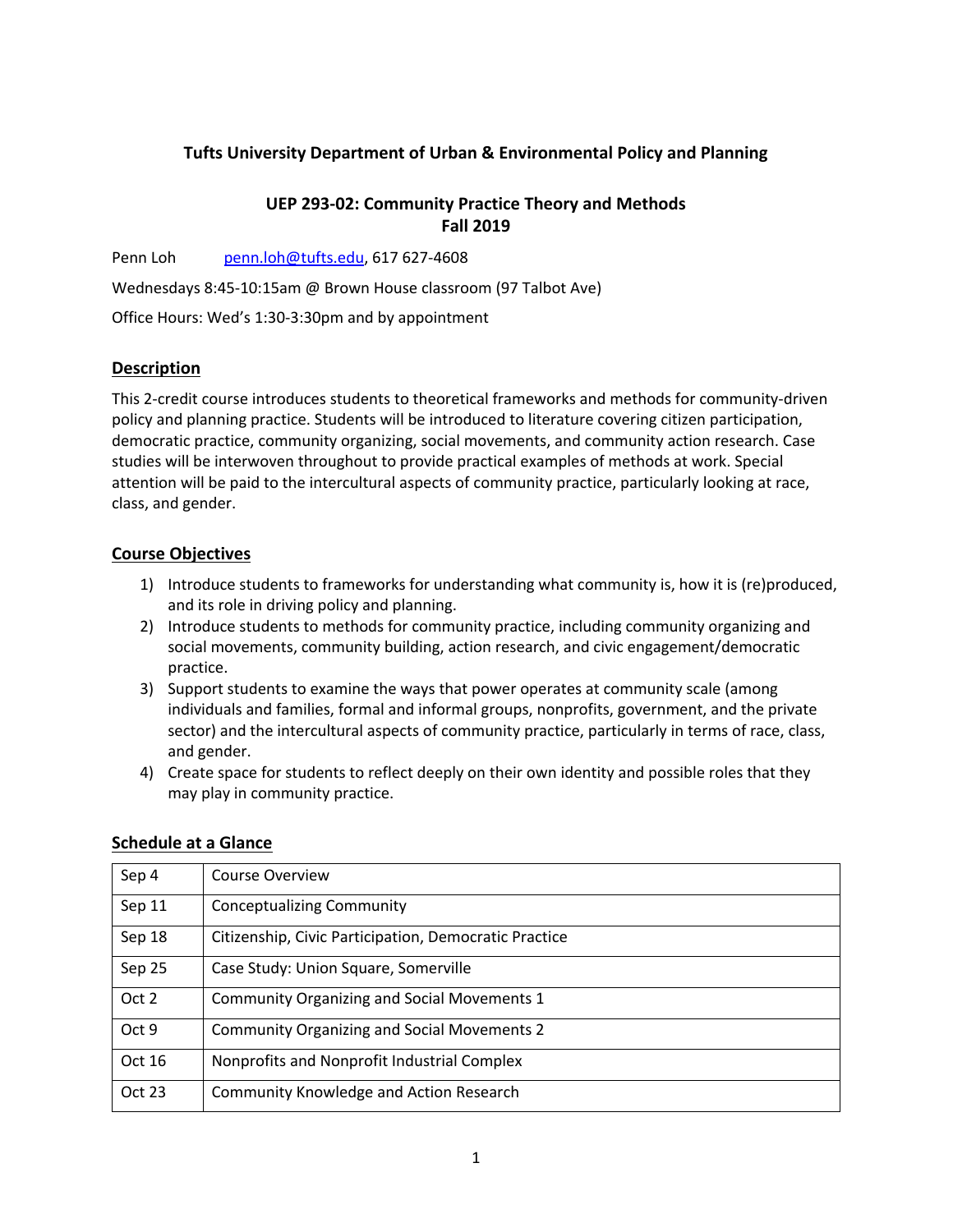| Oct 30           | Policy and Planning Professionals in Community Practice |
|------------------|---------------------------------------------------------|
| Nov <sub>6</sub> | Regions, Coalitions, and Communities                    |
| <b>Nov 13</b>    | Case Study: Upham's Corner Implementation               |
| <b>Nov 20</b>    | <b>Community and Technology</b>                         |
| Dec 4            | <b>Case Study Presentations</b>                         |

#### **Course Requirements and Assessment**

## **1. Class Preparation and Participation (10%)**

All students are expected to complete required readings before class and to be fully present to participate in class site visits and discussions. Assessment of participation will include presence/absence (5%) and contributing to in-class discussions (5%). All readings will be available through Tufts Canvas, Tisch Library, and web links.

## **2. Reflective Journals (40%)**

This Journal will consist of two postings of 500-1000 words (2-4 pages double spaced):

- Beginning of Course (due Sep 11, class 2): What does community mean to you? What are your learning goals for this course? How do you envision your role(s) in community practice?
- End of Course (due Dec 4): What have you learned in this course about community practice? How have your conceptions of community and your role in community practice changed since the beginning of the course (or not)?

## **3. Case Study (50%)**

Students working in small groups will explore and analyze community practice in one current (or recently completed) initiative. Possible cases include: Union Square Neighborhood Council, Boston Ujima Project, Upham's Corner Arts and Innovation District Implementation, Boston Homes for All People's Assembly, Greater Boston Community Land Trust Network, or another case that students already have some familiarity with (and approved by the instructor). The case study should result in a report with each student contributing ~2500 words (or equivalent of 10-pages double-spaced), due December 4. Each case will also be presented at the final class on December 4. The case study should have the following components:

- Profile of initiative summary of who, what, where, and why.
- Community context basic background on the demographics, history, and issues relevant to the community.
- Stakeholder analysis and power map descriptions of the relevant stakeholders and analysis of their relative capacities and resources.
- Interview(s) with stakeholder(s) or community practitioner(s) and/or direct observation of the initiative in action (~2-4 hours).
- Analysis and Recommendations use the frameworks and concepts introduced in the course to analyze the dynamics of community practice. What are the ways that community is defined and used? What are the power dynamics among the stakeholders? How is community mobilized and organized? What are the roles of residents, nonprofits, and professionals? How might this initiative improve its community practice?
- References properly cite all sources (including images).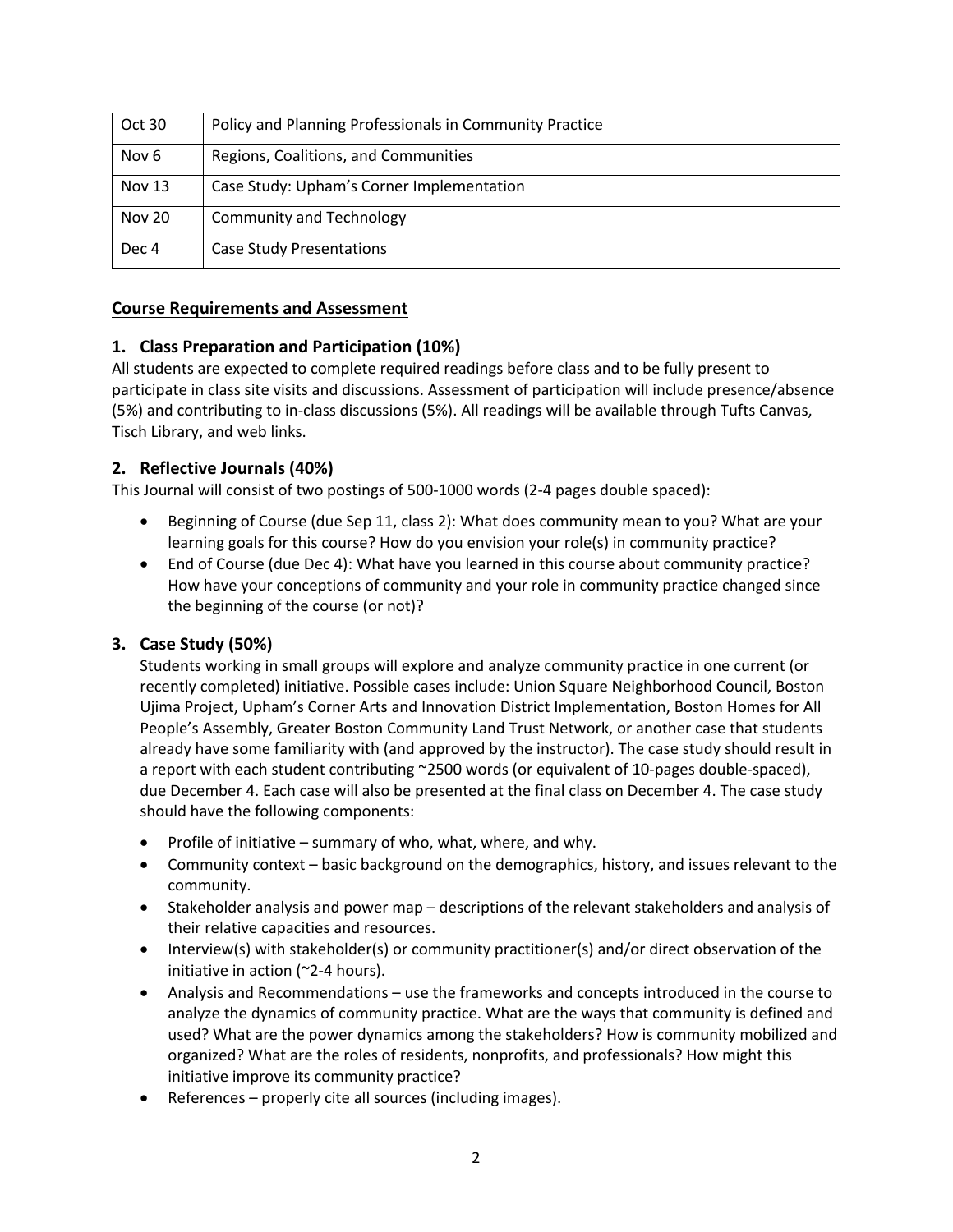# **Schedule**

# **Week 1: Sep 4 Course Overview**

Course overview. What are our experiences, ideas, and ideals of community? Why focus on community in policy and planning practice? Introduce range of ways that community is framed: public participation, civic engagement, community organizing, community building, social capital, etc.

## **Week 2: Sep 11 Conceptualizing Community**

What is community? How is it conceptualized in the social sciences, particularly in the community development field? What is social capital and how is it related to community?

#### Readings & Resources

DeFilippis, James, Robert Fisher, and Eric Shragge. 2010. "Chapter 1: Community and Its Discontents." In *Contesting Community: The Limits and Potential of Local Organizing*, 7-34. New Brunswick, NJ: Rutgers University Press.

Jennings, James. 2007. "Social Capital, Race, and the Future of Inner City Neighborhoods." In *Race, Neighborhoods, and the Misuse of Social Capital*, edited by James Jennings, 87-108. New York: Palgrave MacMillan.

Ostrander, Susan and Kent Portney. 2007. "Introduction: Key Issues in Civic Engagement Research Today." In *Acting Civically: From Urban Neighborhoods to Higher Education*, edited by Ostrander and Portney, 1-17. Medford, MA: Tufts University Press. Read pages 1-8.

# **Week 3: Sep 18 Citizenship, Civic Participation, Democratic Practice**

What is relationship between democracy and community? What are ways of "deepening democracy"? How do marginalization and precarity (uneven power relations and race/class/citizenship) affect civic participation?

#### *Introduce potential case studies.*

#### Readings & Resources

Fung, Archon and Erik Olin Wright. 2003. "Chapter 1: Thinking about Empowered Participatory Governance." Deepening Democracy: Institutional Innovations in Empowered Participatory Governance, 3-42. London: Verso. Available at: http://archonfung.net/docs/DeepeningDemocracyAll.pdf

Ostrander, Susan. 2013. Citizenship and Governance in a Changing City: Somerville, MA. Philadelphia: Temple University Press. Chapter 5: Immigrant Civic and Political Engagement, 81-105.

## **Week 4: Sep 25 Case Study: Union Square, Somerville**

Case of Union Square Somerville with Union United and the Union Square Neighborhood Council.

Guests: Ben Echeverria (Welcome Project), Rene Mardones (Somerville Community Corporation), Ben Baldwin (Union Square Neighborhood Council)

*Students submit case study preferences.*

Readings & Resources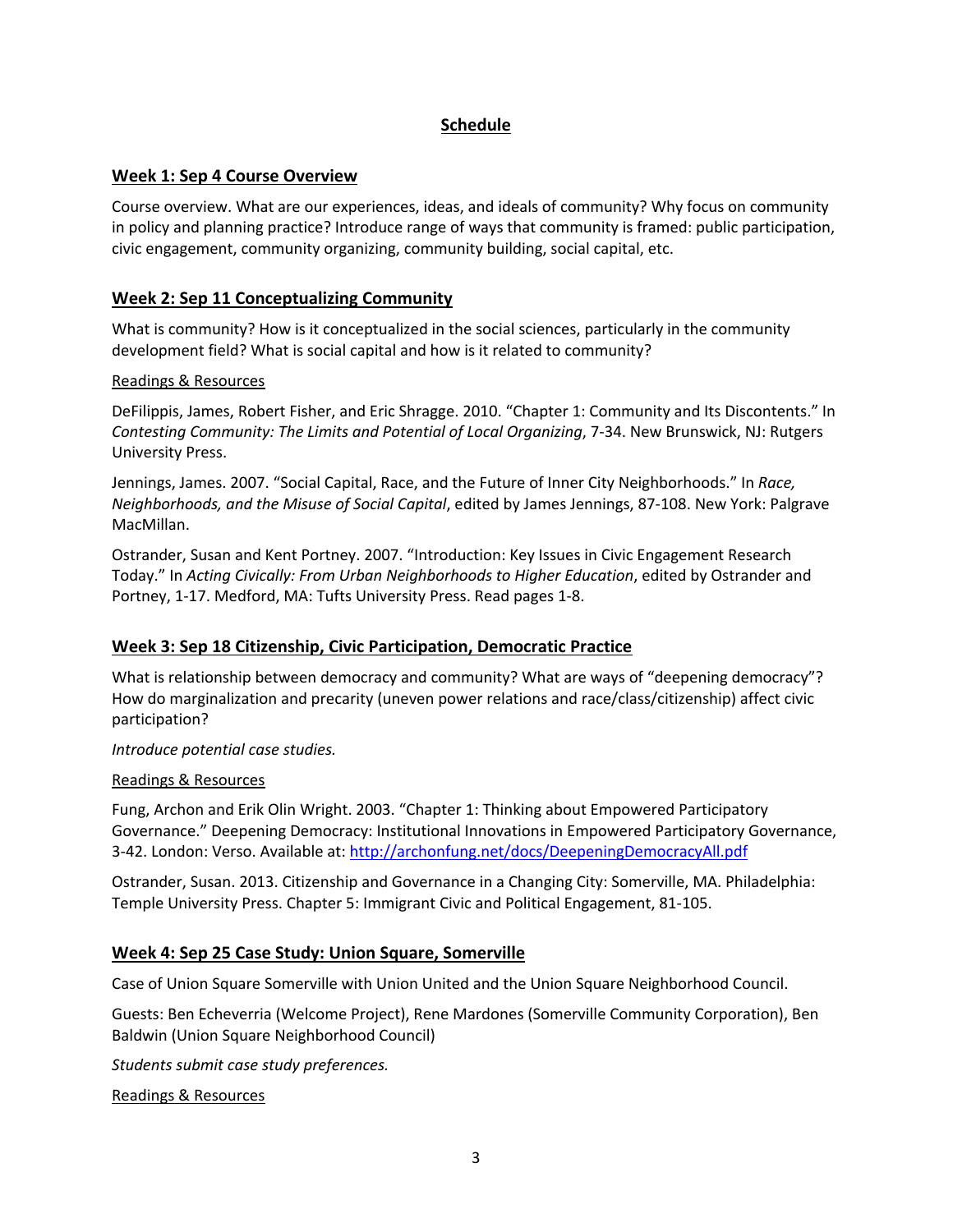Union United website: http://www.unionunitedsomerville.com/ -- read About Us page and browse rest.

Union Square Neighborhood Council website: http://unionsquareneighborhoodcouncil.org/ -- read Home page, About, and browse rest

Sacchi, Joseph, Maria Martinez, Patrick Kelsey, and Sarah Jimenez. 2014. Development and Its Discontents: Commercial Gentrification in Somerville's Union Square. Tufts UEP Field Project prepared for Somerville Community Corporation. Pp 18-31. Available at:

http://as.tufts.edu/uep/sites/all/themes/asbase/assets/documents/fieldProjectReports/2014/Team8SC C.pdf

# **Week 5: Oct 2 Community Organizing and Social Movements 1**

History of modern community organizing. The Alinsky school of organizing and its critics.

*Assign case studies.*

Readings & Resources

DeFilippis, James, Robert Fisher, and Eric Shragge. 2010. "Chapter 2: History Matters: Canons, Anticanons, and Critical Lessons from the Past." In *Contesting Community: The Limits and Potential of Local Organizing*, 35-66. New Brunswick, NJ: Rutgers University Press.

Smock, Kristina. 2004. Democracy in Action: Community Organizing and Urban Change. New York: Columbia University Press. Chapter 2: Models of Community Organizing: An Overview, 10-36.

Calpotura, Francis. "Letters to Alinsky," *ColorLines*, Winter 2000-2001, 8-11.

Ganz, Marshall. 2002. "What is Organizing?" *Social Policy* Fall 2002, 16-17.

## **Week 6: Oct 9 Community Organizing and Social Movements 2**

Popular education, community building, and network models of organizing and social movements.

Readings & Resources

Horton, Myles and Paulo Freire. 1990. We Make the Road by Walking: Conversations on Education and Organizing. Edited by Brenda Bell, John Gaventa, and John Peters. Philadelphia: Temple University Press. Charismatic leaders (109-114), Education and Organizing (115-127), Expert (128-130).

Traynor, Bill. 2008. "Community Building." In *The Community Development Reader*, edited by James DeFilippis and Susan Saegert, 214-224. New York: Routledge.

Castells, Manuel. 2012. *Networks of Outrage and Hope: Social Movements in the Internet Age*. Cambridge, UK: Polity Press. Opening, 1-19.

brown, adrienne maree. 2017. Emergent Strategy: Shaping Change, Changing Worlds. AK Press. 41-60

# **Week 7: Oct 16 Nonprofits and Nonprofit Industrial Complex**

Role of nonprofits in community practice. Implications of nonprofit structure and funding for communities and social change.

#### Readings & Resources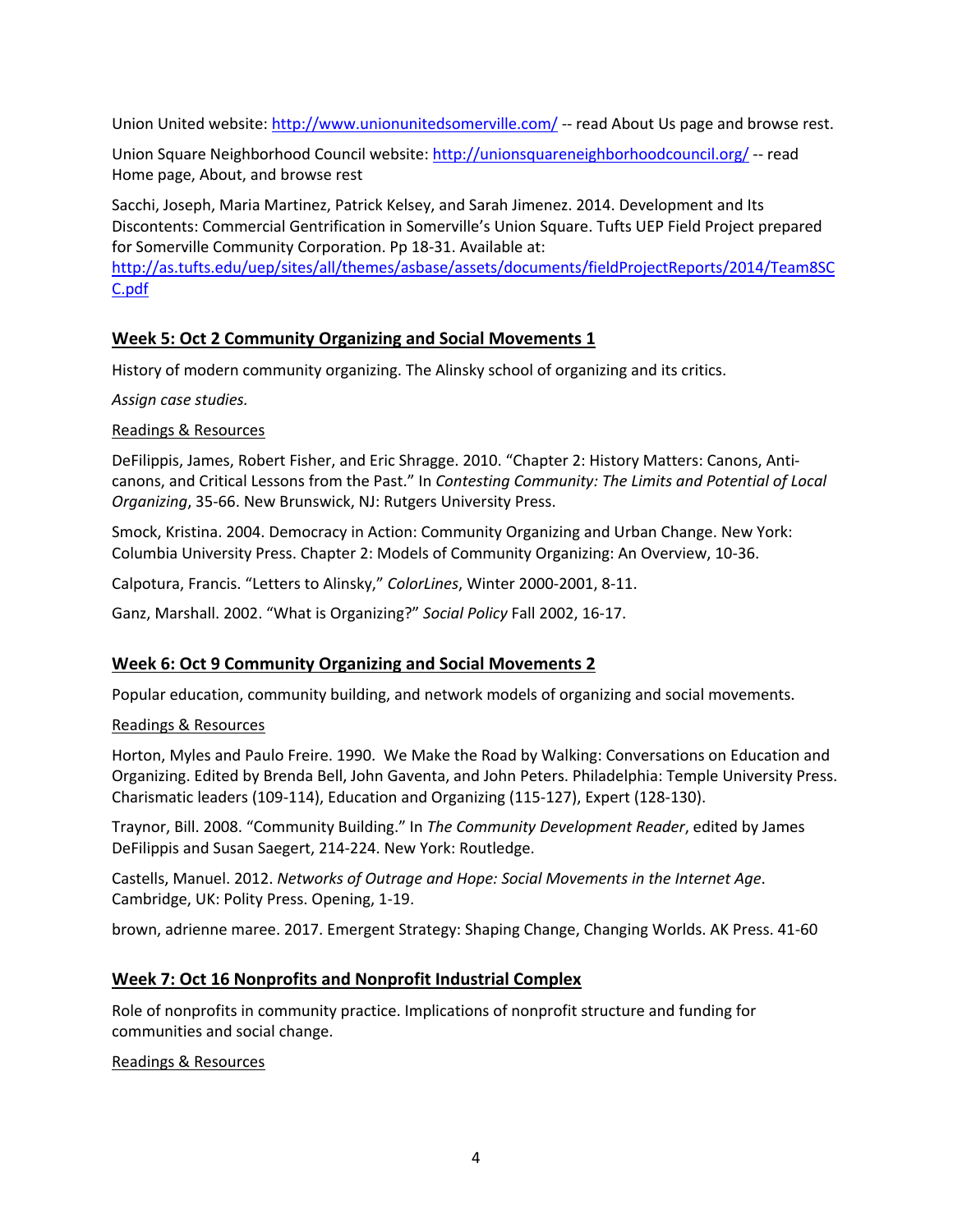Rodriguez, Dylan. 2007. "The political logic of the non-profit industrial complex," in The *Revolution Will Not be Funded: Beyond the Non-Profit Industrial Complex* edited by Incite! Women of Color Against Violence, 21-40. Cambridge, MA: South End Press.

Roelofs, Joan. 2006. "The Third Sector as a Protective Layer for Capitalism." Nonprofit Quarterly [online], September 21, 2006. Accessible at: https://nonprofitquarterly.org/philanthropy/618-the-third-sector-asa-protective-layer-for-capitalism.html

Kania, John and Mark Kramer. 2011. Collective Impact. Stanford Social Innovation Review, Winter 2011, 36-41. Accessible at: http://www.ssireview.org/articles/entry/collective\_impact

## **Week 8: Oct 23 Community Knowledge and Action Research**

What is the role of local knowledge in community practice? Introduce Participatory Action Research and some models of community-university partnerships based on this model.

#### Readings & Resources

Gaventa, John and Andrea Cornwall. 2000. "Power and Knowledge," in *Handbook of Action Research* edited by Peter Reason and Hilary Bradbury, 71-82.

McNiff, Jean and Jack Whitehead. 2006. All You Need to Know About Action Research. Thousand Oaks, CA: Sage. Chapters 1-3, 7-35.

Garzón, Catalina, Brian Beveridge, Margaret Gordon, Cassandra Martin, Eyal Matalon, and Eli Moore. 2013. Power, Privilege, and the Process of Community-Based Participatory Research: Critical Reflections on Forging an Empowered Partnership for Environmental Justice in West Oakland, California. *Environmental Justice* 6(2): 71-78. Available at:

https://www.library.tufts.edu/ezproxy/ezproxy.asp?LOCATION=https://www.liebertpub.com/doi/pdf/1 0.1089/env.2012.0039

#### **Week 9: Oct 30 Policy and Planning Professionals in Community Practice**

What roles are played by policy and planning professionals in community practice? What are the challenges and opportunities for professionals in government and intermediary organizations working at the community level? What cultural competencies are important for effective community practice?

Guests: Marcy Ostberg (Director of Operations, Boston Department of Neighborhood Development), Nelson Butten (Director of Community, Family, and Student Engagement, Lawrence Public Schools)

#### Readings & Resources

Bratt, Rachel G. and Kenneth M. Reardon. 2013. "Beyond the Ladder: New Ideas About Resident Roles in Contemporary Community Development in the United States." In *Policy, Planning, and People: Promoting Justice in Urban Development* edited by Naomi Carmon and Susan S. Fainstein, 356-381. Philadelphia: University of Pennsylvania Press.

Vasquez, Leonardo. 2009. "Principles of culturally competent planning and placemaking." The Placemaker's Advisor [blog]. Published November 11, 2009. Available at: http://placemakerhub.blogspot.com/2009/11/principles-of-culturally-competent.html

Young, Iris Marion. 2004. Five Faces of Oppression, in *Oppression, Privilege, & Resistance* edited by Lisa Heldke and Peg O'Connor. New York: McGraw Hill. 37-63.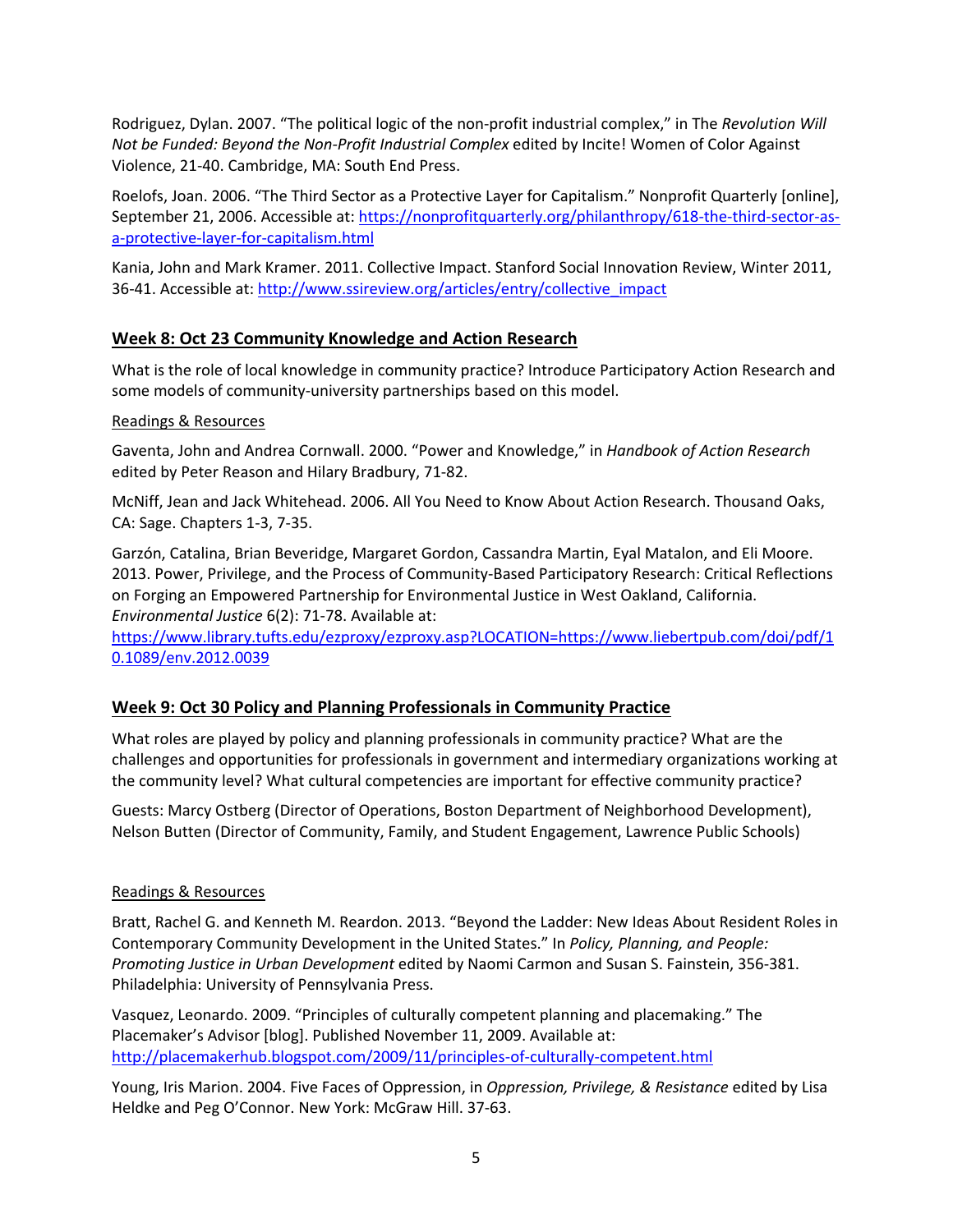# **Week 10: Nov 6 Regions, Coalitions, and Communities**

How are communities situated within regions? What is the role of coalitions in community practice? Introduce concepts of regional equity.

#### Readings & Resources

Pastor, Manuel, Chris Benner, and Martha Matsuoka. 2011. For what it's worth: regional equity, community organizing, and metropolitan America. Community Development, 42(4): 437-457. Available at:

https://www.library.tufts.edu/ezproxy/ezproxy.asp?LOCATION=https://www.tandfonline.com/doi/pdf/ 10.1080/15575330.2010.532877

Clark, Jennifer and Susan Christopherson. 2009. Integrating Investment and Equity: A Critical Regionalist Agenda for a Progressive Regionalism. Journal of Planning Education and Research 28:341-354. Available at:

https://www.library.tufts.edu/ezproxy/ezproxy.asp?LOCATION=http://journals.sagepub.com/doi/pdf/1 0.1177/0739456X08327371

Chavis, David. 2001. The Paradoxes and Promises of Community Coalitions. *American Journal of Community Psychology 29*(2), 309-320. Available at:

https://www.library.tufts.edu/ezproxy/ezproxy.asp?LOCATION=

# **Week 11: Nov 13 Case Study: Upham's Corner Implementation**

Case study of the Upham's Corner Arts and Innovation District Implementation Process.

Guests: Ramona Alexander (DSNI), Andrew Grace (City of Boston), Minnie McMahon (DSNI)

Readings & Resources

To be assigned

## **Week 12: Nov 20 Community and Technology**

How are the internet and social media affecting community practice? How are these new technologies being used for public participation and civic engagement? Digital games and virtual realities for policy and planning.

#### Readings & Resources

Hollander, Justin B. and Amelie Hecht. 2012. "Virtual citizen engagement process for the Gilman Square Area in Somerville, Massachusetts: Final Report." Tufts University Department of Urban and Environmental Policy and Planning. 18 pages. Available on Canvas.

Gordon, Eric. February 1, 2013. "Beyond Participation: Designing for the Civic Web." Journal of Digital and Media Literacy.

Noveck, Beth Simone. 2016. Re-Imagining Government through Civic Media: Three Pathways to Institutional Innovation. In Eric Gordon and Paul Mihailidis (eds), Civic Media: Technology, Design, Practice. MIT Press. 149-164.

Browse Engagement Lab's projects at https://elab.emerson.edu/projects